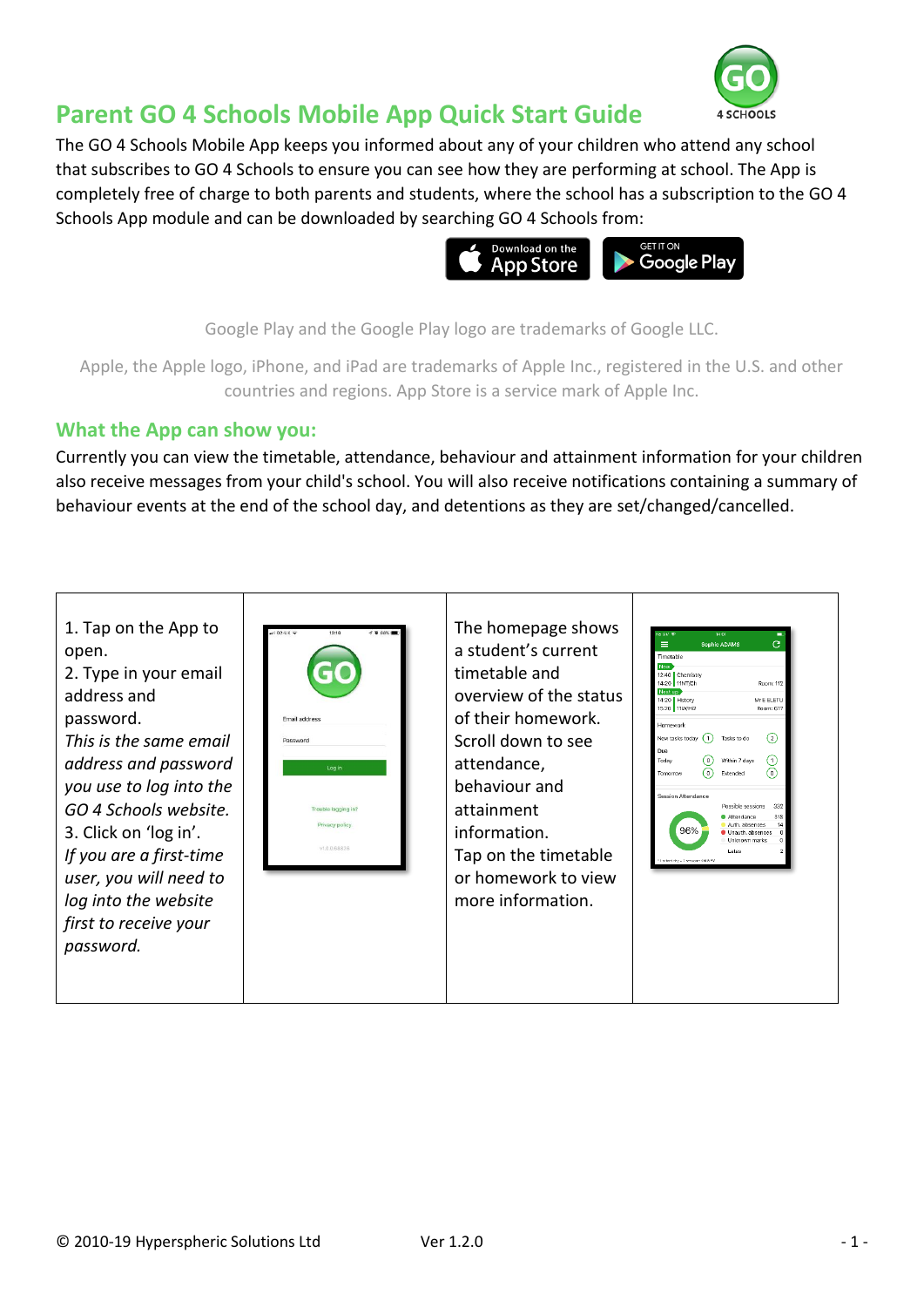

 $\sim 10^7$ 



 $\sim 10^{-1}$ 

 $\mathcal{L}_{\rm{max}}$ 

 $\sim 10^{-1}$